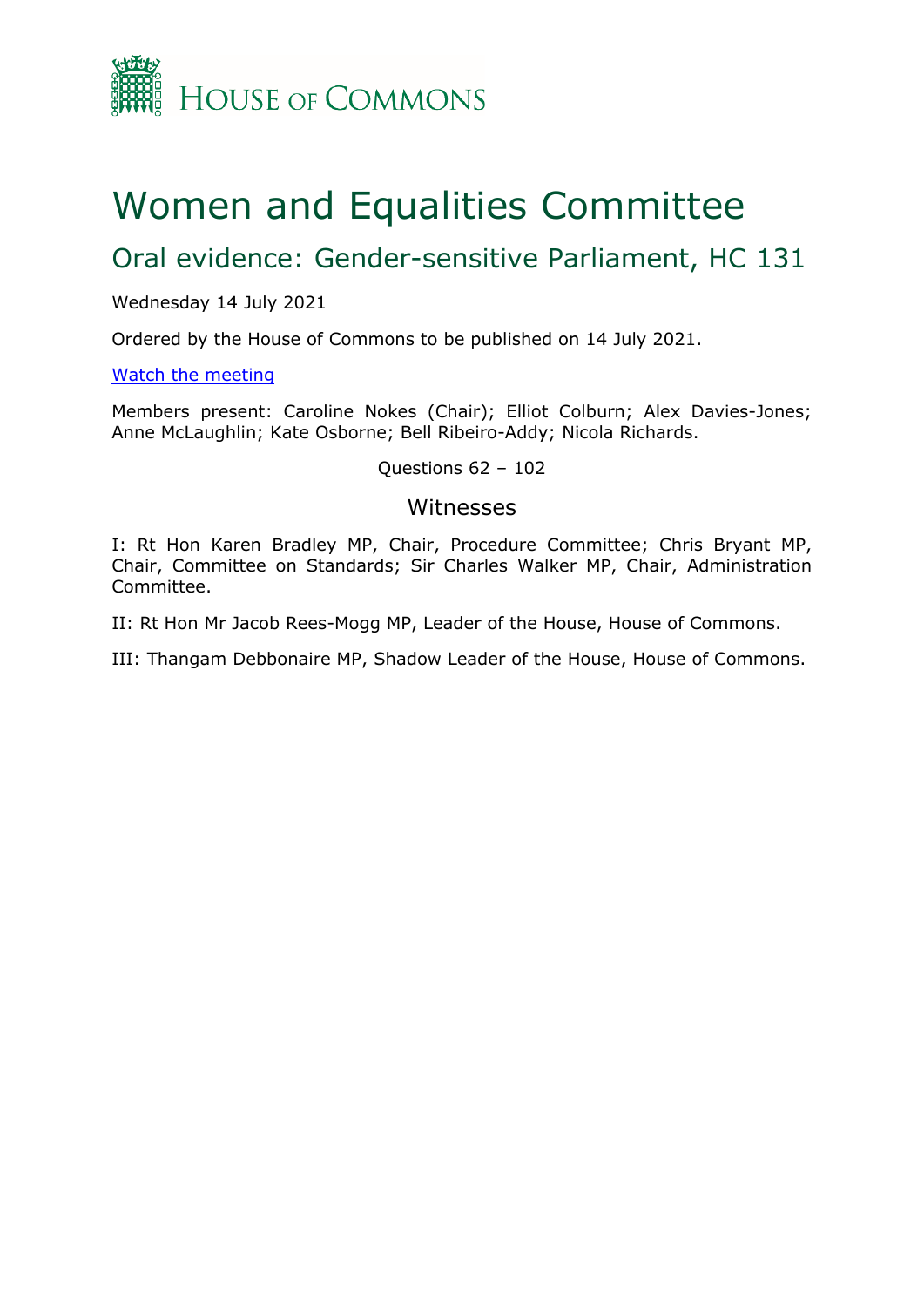

## Examination of witness

Witnesses: Mr Jacob Rees-Mogg.

**Chair:** Can I take this opportunity to thank you for coming to give us evidence in this second evidence session into a gender-sensitive Parliament? I am going to hand over straightaway to Anne McLaughlin, who is going to ask you the first set of questions.

Q62 **Anne McLaughlin:** Before asking my question, I would like to pay tribute to Emma Ritch, who died unexpectedly on Friday. Emma was the executive director of Engender, Scotland's feminist membership organisation. Emma engaged with the Scottish and UK Governments and internationally with the United Nations and the EU. She sat on boards and engaged with many other organisations that have appeared at this Committee. These organisations recognised her expertise and dedication to equality and would also talk about her kindness, wit and the importance she placed on reaching out to others who might not share your position in the sometimes fraught world of gender politics.

All of her work was important to her, but her association with CEDAW is something that many are now reflecting upon as being especially close to her heart. I hope we can continue to work on gender mainstreaming, as it would be a fitting legacy to Emma Ritch's work. Thank you, Chair, for allowing me to say a few words about her. I did not know her well, but, from what I know, I think she would want me to get on with the questions now.

Thank you, Leader. I do not know whether you heard the earlier session. We have been speaking a little about where the UK Parliament is currently in terms of gender sensitivity. I wonder whether we could have a brief assessment of that position from yourself. Where do you think the institutional focus driving this is coming from?

*Mr Rees-Mogg:* Things have been getting better. Some 34% of the Members of Parliament in the House of Commons are women. It has been a very long haul. It is just over 100 years since women got the vote, so it has not happened fast enough and it still is not a completed process.

The issue with the selection of candidates is primarily one for parties. They have looked at increasing the numbers in different ways, but all parties have increased the proportion of women who are involved. That is fundamental, because it is at the early level, at the selection level, that efforts to get women involved are so crucial. From a Conservative point of view, I particularly pay tribute to Baroness Jenkin and all the work she has done for Women2Win. It is partly about persuading women that they ought to put their names forward.

Within Parliament itself, making Parliament generally more family-friendly has been helpful. The creche and nursery facilities and so on that are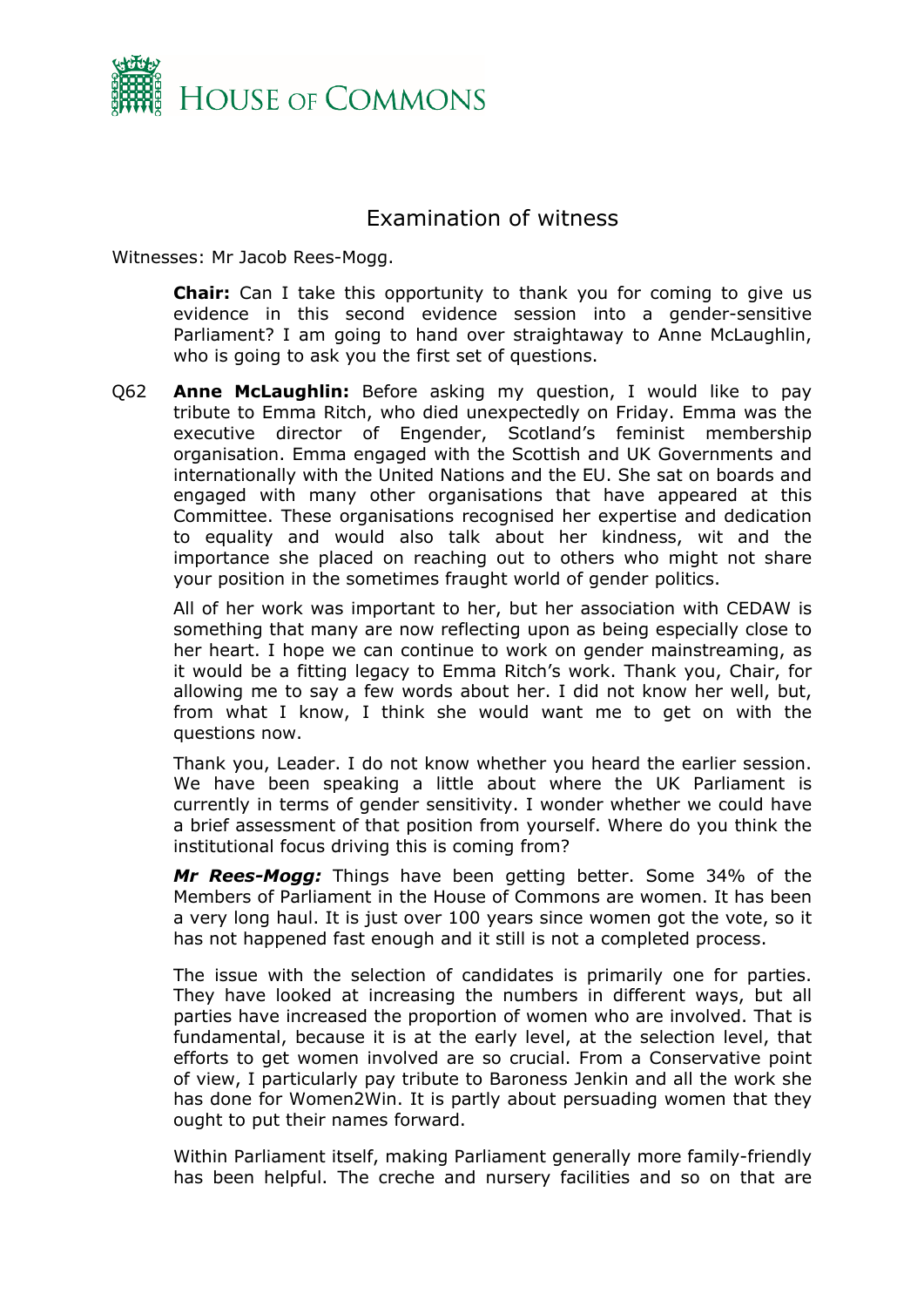

available have been helpful, but I would not say that it is a completed work.

Q63 **Anne McLaughlin:** Where do you think the driving force for a gender-sensitive Parliament is coming from within the House of Commons? Where should it come from?

*Mr Rees-Mogg:* It is societal. There has been a most enormous change in society over recent decades. Parliament reflects and works with that. What has happened outside Parliament is as important as what is happening inside Parliament.

Q64 **Anne McLaughlin:** I wanted to ask about the equal representation of women and men. You have talked about the increased numbers of women who are now MPs. Achieving equal representation will not happen without specific measures. That is what we have been hearing. I really wanted to ask this what action your party and the Government are taking to increase the number of women MPs and also to retain them.

*Mr Rees-Mogg:* Yes, it is primarily a party matter. I do not know whether you have taken evidence from the chairman of the Conservative party or indeed from Baroness Jenkin, who has done an enormous amount for the Conservative party. She has been a real champion of improving the number of women MPs within the Conservative party. What has Women2Win done? It has offered support for women who are interested in standing for Parliament, it has offered training and it has offered encouragement.

For everybody, standing for Parliament is quite a daunting thing to do, for men and for women. It is really important to say to people, "Please do stand for Parliament", so that you get over the natural diffidence that people have about putting their name forward for legislating for their fellow citizens. Women2Win has done a great deal of good work in that regard, hence the increase in numbers within the Conservative party from very low levels, as you know.

Q65 **Anne McLaughlin:** Do the Government have a role in increasing the number of women MPs or is it solely something that individual parties should be concerned with?

*Mr Rees-Mogg:* This is the point at which differentiating between the Government and the political parties becomes quite difficult, because any Government is made up of a particular political party. Inevitably in our system you then differentiate some of the activities between what is party political and what is governmental.

The Labour party made great efforts in this regard and indeed has had great success at increasing its number of women MPs. It is not for the Government to tell other parties how to select their candidates. The party of Government is also a political party, so I would say that the Government are therefore associated with what the political parties do. Governments have to be very careful not to trespass on what is the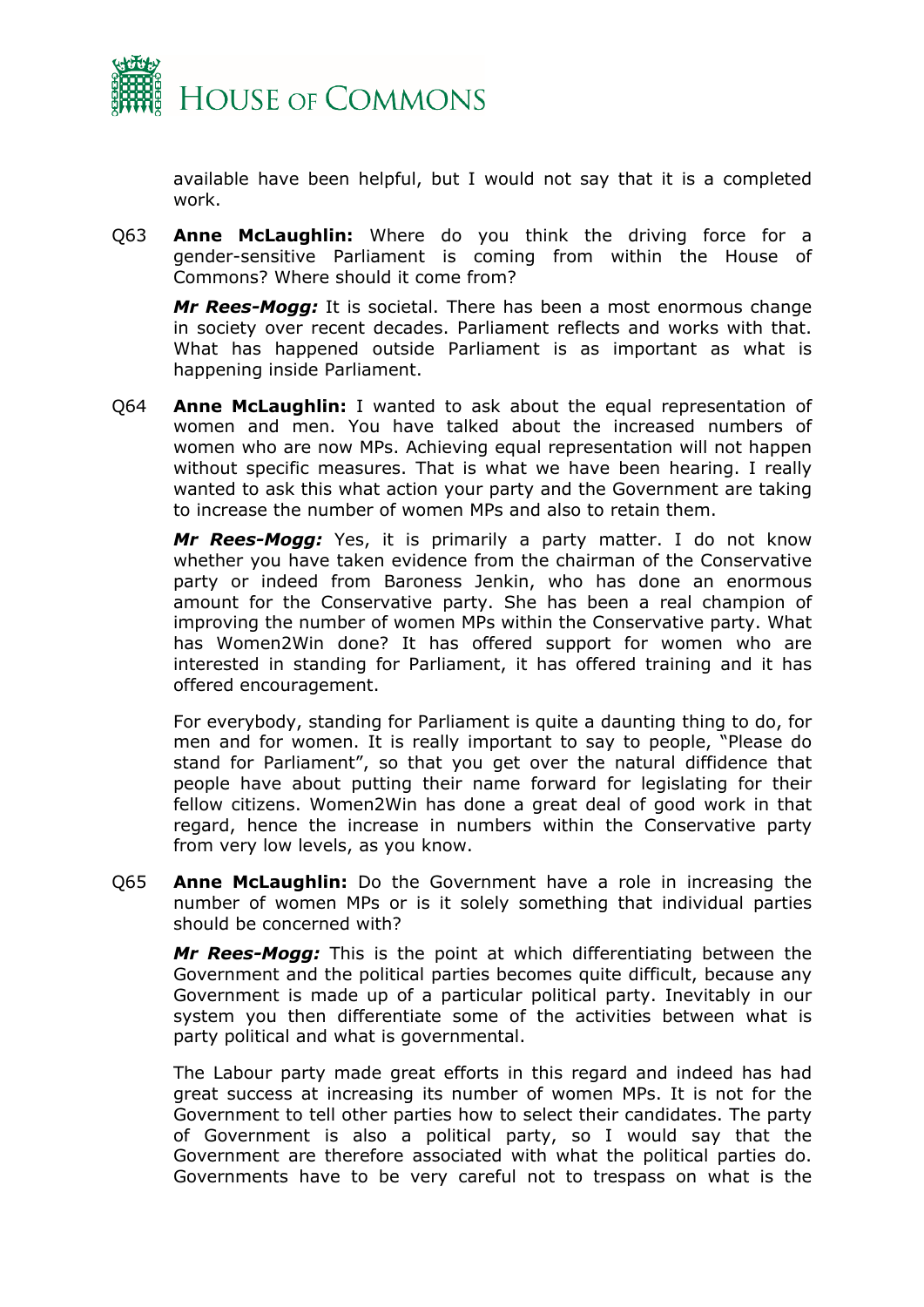

territory of the political parties, because that would not necessarily be a helpful way of doing it.

Q66 **Anne McLaughlin:** One of the things that some of the witnesses in our inquiry suggested would help would be enacting section 106 of the Equality Act so that political parties have to publish their diversity data in terms of their candidates. What is your view on that? Will you consider enacting it?

*Mr Rees-Mogg:* The Government's view on section 106 is that it, along with any other uncommenced provisions, is kept under review.

Q67 **Anne McLaughlin:** Does that mean you are considering enacting it? Are you reviewing whether or not to enact it?

*Mr Rees-Mogg:* It is under review by the Government, but it is not a responsibility of mine as Leader of the House. As you know, the Government speak with one voice. Speaking for the Government as a whole, that section is, along with other uncommenced provisions, under review, but it would not be my ministerial responsibility.

Q68 **Anne McLaughlin:** My last question is about the boundary changes. What will your party do—it is party this time, not the Government—to assess the likely impact of boundary changes on the representation of women or ethnic minority MPs? How will you address any risk of decline?

*Mr Rees-Mogg:* It is all about the overall selection of candidates, and that is true at all elections regardless of boundary changes. Boundary changes do not specifically make a difference to how you view selections. If you think of the new entrants into Parliament both in 2010 and 2019, 2010 was in fact on new boundaries and 2019 was not. You had a very large turnover in Members, and therefore you can have a big effect on the representation and the diversity of representation in any election.

As I said earlier, it is something that the Conservative party has worked very hard on. Women2Win has been important, and the party has also been successful at increasing the diverse nature of its membership at Parliament, but that is work for all elections regardless of whether there are boundary changes.

Q69 **Chair:** We heard earlier from the Chairs of the Administration Committee, the Committee on Standards and the Procedure Committee about the importance of the Leader of the House and the Speaker working together to drive changes that would make Parliament a better place to work for women. How is the relationship going between you and the current Speaker of the House, to make sure that you are having those regular conversations about how you can improve the working environment for women in the House?

*Mr Rees-Mogg:* I would actually broaden it out, because the House of Commons as an organisation is run by the House of Commons Commission. Of course, that includes the Shadow Leader and other MP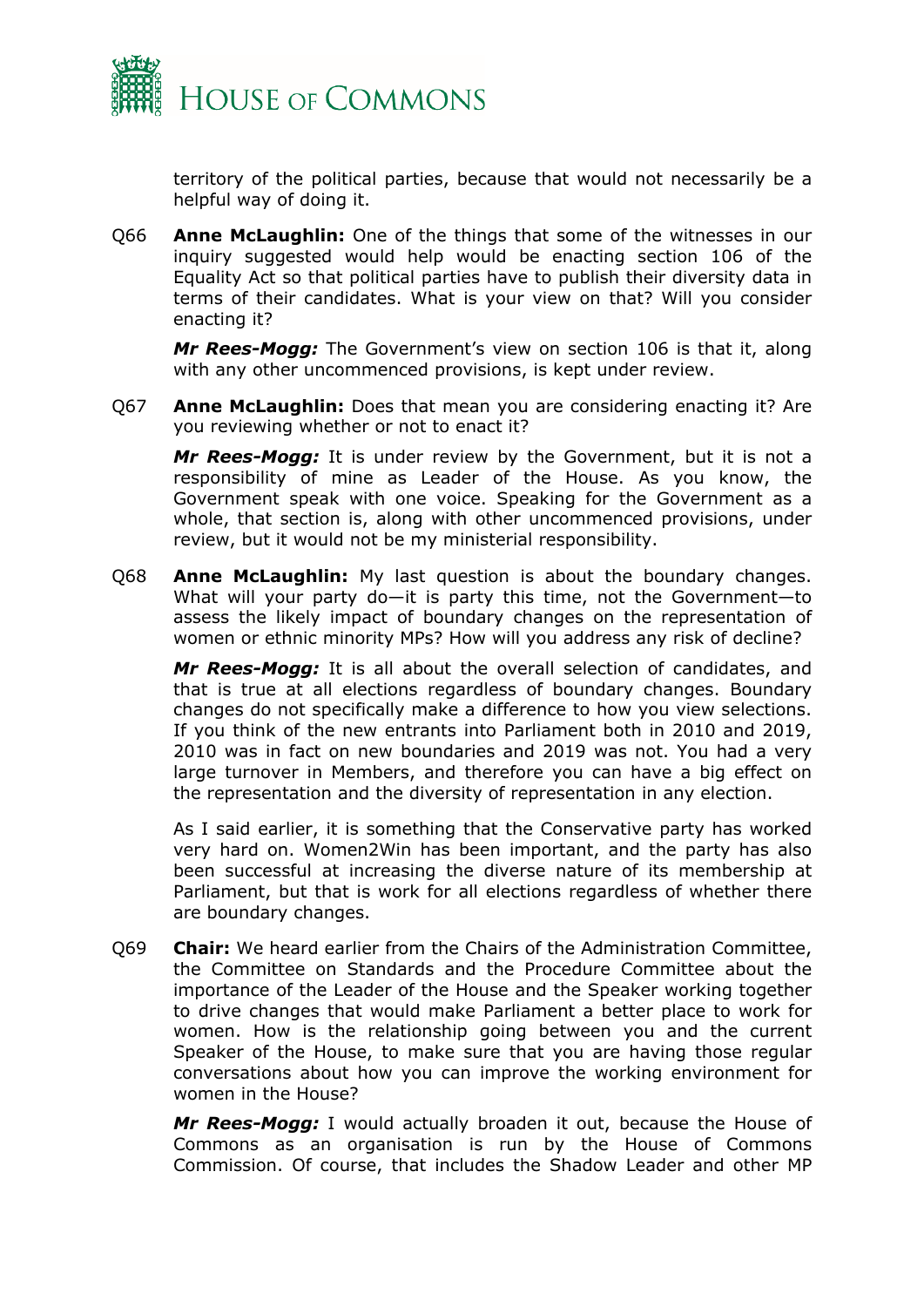

representatives. It is not just about MP representation; it is also about the senior staff within the House of Commons.

You will probably know that Marianne Cwynarski has been selected as the new director general of operations at the House. The second-most senior post within the service of the House of Commons is now held by a woman, an extraordinarily capable individual who has done really remarkable work in keeping Parliament going during the course of the pandemic. That was ultimately a Commission decision, but I can assure the Committee that she was chosen completely on merit. She was just an outstanding candidate.

Q70 **Chair:** Do you feel that there is an institutional drive towards greater gender sensitivity?

*Mr Rees-Mogg:* The House is very conscious of the need to be as good an employer as anyone else in the country and to ensure, both as a Government and as a Parliament, we attract the highest-calibre individuals to serve in Parliament. That means ensuring that it is a place that women are comfortable working in, and therefore they will be well represented in and increasingly well represented in. This is work that continues. It is not one-off work, partly because societal needs and expectations evolve.

Q71 **Chair:** Do you feel that there is an institutional drive to ensure that?

*Mr Rees-Mogg:* It is something that the institution of Parliament is very conscious of. Your Committee is part—if I may say, a very important part—of ensuring that gender sensitivity is something that the House as a whole and politics as a whole is aware of. My answer to your question is, yes, this is at the forefront of people's minds.

Q72 **Bell Ribeiro-Addy:** I have some questions about the Government's role in preventing abuse and harassment towards women MPs. We have heard that women are deterred from standing for election because of the abuse that women politicians receive. Many women MPs cited this as a reason for standing down at the last election. What are the Government and your party doing to prevent this and support women who are targeted in this way?

*Mr Rees-Mogg:* First of all, you are absolutely right to highlight this concern. It is really noticeable that women get much more abuse on social media than men, and women from ethnic minorities get the most abuse of all. This shows something very unpleasant about social media, the way it operates and the effect that it has on our politics.

What are the Government doing? As it happens, as you probably heard in Prime Minister's Questions, the Prime Minister had a meeting about the racism element of this with the social media companies yesterday. He warned them of the legislative measures that can be taken and also reminded them of their responsibilities. Their algorithms are remarkably adept at finding things that they want to find and finding precise things to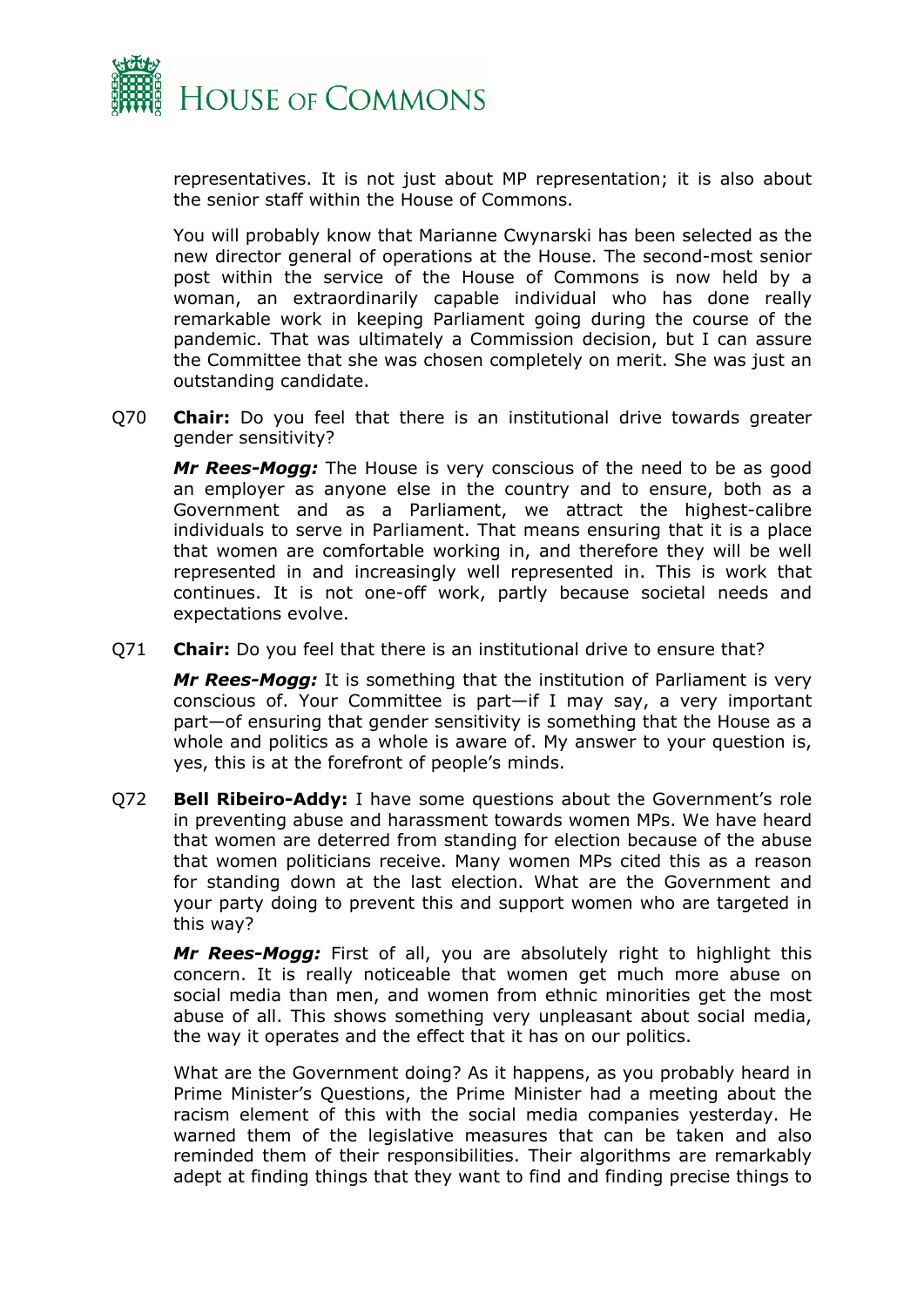

advertise to us. If they can find precise things to advertise to us, surely they can also find abuse of people in public life—particularly abuse of women and racist abuse.

That is part of what the Government are doing, but there is also the Elections Bill and Online Safety Bill. The Online Safety Bill will be going out for pre-legislative scrutiny very soon. A Joint Committee has been broadly agreed—we will need a motion in the House to confirm that, but it is near to completion. That will be a way of protecting people from online abuse. The Elections Bill will have a specific protection against intimidation and an electoral sanction against intimidation in elections. The Prime Minister also has a defending democracy programme, which is an initiative led by the Cabinet Office, to try to protect people from abuse.

There are a number of steps being taken to try to stop this. As I said at the beginning of my answer, it is widely recognised what a very serious problem this is. All politicians get criticised, and that is freedom of speech. I probably get criticised as much as anybody, but it is very interesting that male politicians simply do not get the level of violent and personal abuse that women get. This is, therefore, a problem that needs to be tackled.

Q73 **Bell Ribeiro-Addy:** You touched on reports about black and minority ethnic female politicians particularly being targeted for abuse. In the 2017 general election, it was found that Diane Abbott received almost half of all of the abusive tweets sent to female MPs.

I was wondering if you were aware that Members of Parliament, two black Member of Parliaments in particular, Diane Abbott and Dawn Butler, have had their security travel funding removed? That is provided by the House through the Metropolitan Police. That is quite strange, given the situation that they face continually in terms of abuse and threats, including death threats, for example. Is this something that the Government support? What are you doing to support specifically black, Asian and minority ethnic women politicians who are particularly targeted for abuse?

*Mr Rees-Mogg:* It would be wrong of me to comment on individuals and their security relationship, because, first, I do not know the details, and, secondly, if I did know the details, it would be wrong to discuss them in public. I am deeply concerned that there should be the proper security for Members of Parliament.

It was Mr Speaker, as Deputy Speaker and Chairman of Ways and Means, who made efforts to ensure that every MP had an extra budget facility for their security. There is Operation Bridger to try to co-ordinate security between parliamentary authorities and people's local police force. As you have mentioned two specific MPs to me as Leader of the House, I will take that up privately after this meeting with Mr Speaker and with the House authorities to see what the situation is.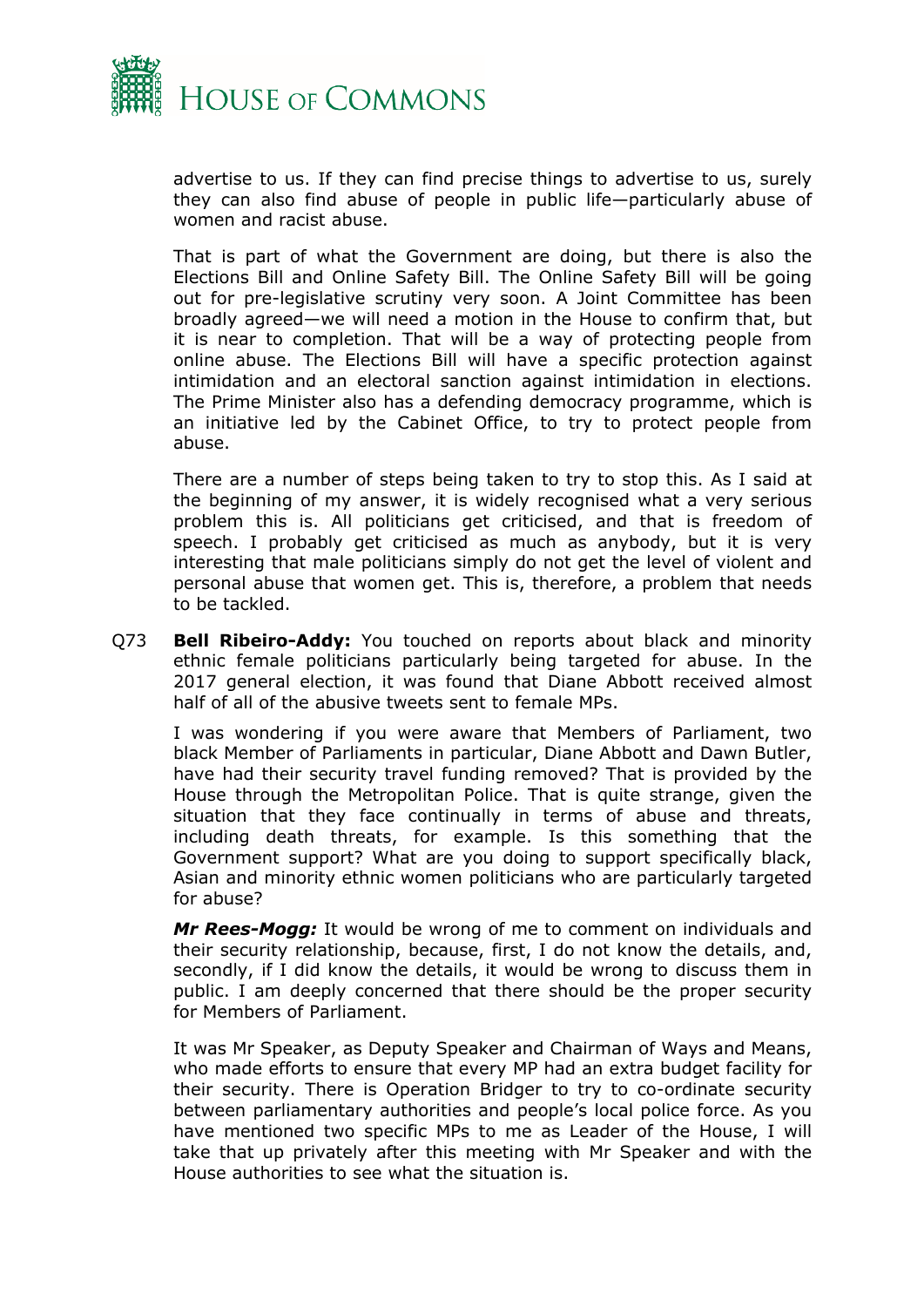

It is really important that MPs have the security they need and that they feel safe going about their work. This is fundamental to making our democracy work. We all need to be safe in the job that we are doing. There is, of course, a greater risk to higher-profile MPs. They probably need more security.

Q74 **Bell Ribeiro-Addy:** I certainly agree with you there. In February, it was reported that the Prime Minister was launching a review into the sexist abuse of women MPs. Could you provide us with an update on this review?

*Mr Rees-Mogg:* That is part of the defending democracy programme that I mentioned, which is work being led by the Cabinet Office.

Q75 **Bell Ribeiro-Addy:** There has been no further update on what it has found or what is happening specifically.

*Mr Rees-Mogg:* It has been feeding in to the legislative processes that are being proposed. There was a written statement in March 2021 by the Minister for the Constitution and Devolution, which covered threats to MPs and guidance to MPs and other issues. It is work that continues. It is not a one-off. It is not, "This is what is going to be done and that is it." It is a succession of events, some of which I have outlined.

Q76 **Bell Ribeiro-Addy:** Does that include the Government's plans to introduce a new offence in electoral law for intimidating parliamentary candidates and other party campaigners?

*Mr Rees-Mogg:* An important part of it is to have this specific offence of intimidation. That will be in the Election Bill, which has already been published. I do not as yet have a date for Second Reading, but it has had its First Reading.

Q77 **Bell Ribeiro-Addy:** Are there any other measures that the Government could take to protect black, Asian and minority ethnic women MPs as they go about their work?

*Mr Rees-Mogg:* The Online Safety Bill should be an important part of this. It is noticeable how much of the abuse is online abuse. That is particularly concerning, because it is very intimidatory. There is also always the risk that it escalates from online abuse to a higher level of abuse.

This is where pre-legislative scrutiny is so important, because we have to get the balance right between making an environment where everybody—yes, women and ethnic minorities, but all of us—feels safe in their work without stopping freedom of speech. The dividing lines are relatively straightforward. When somebody is making threats of violence or stirring up racial hatred, that is not freedom of speech. That is illegal under normal laws. An SNP MSP has said that I shall burn in hell for all the terrible things I have said. That is the normal flow of political abuse;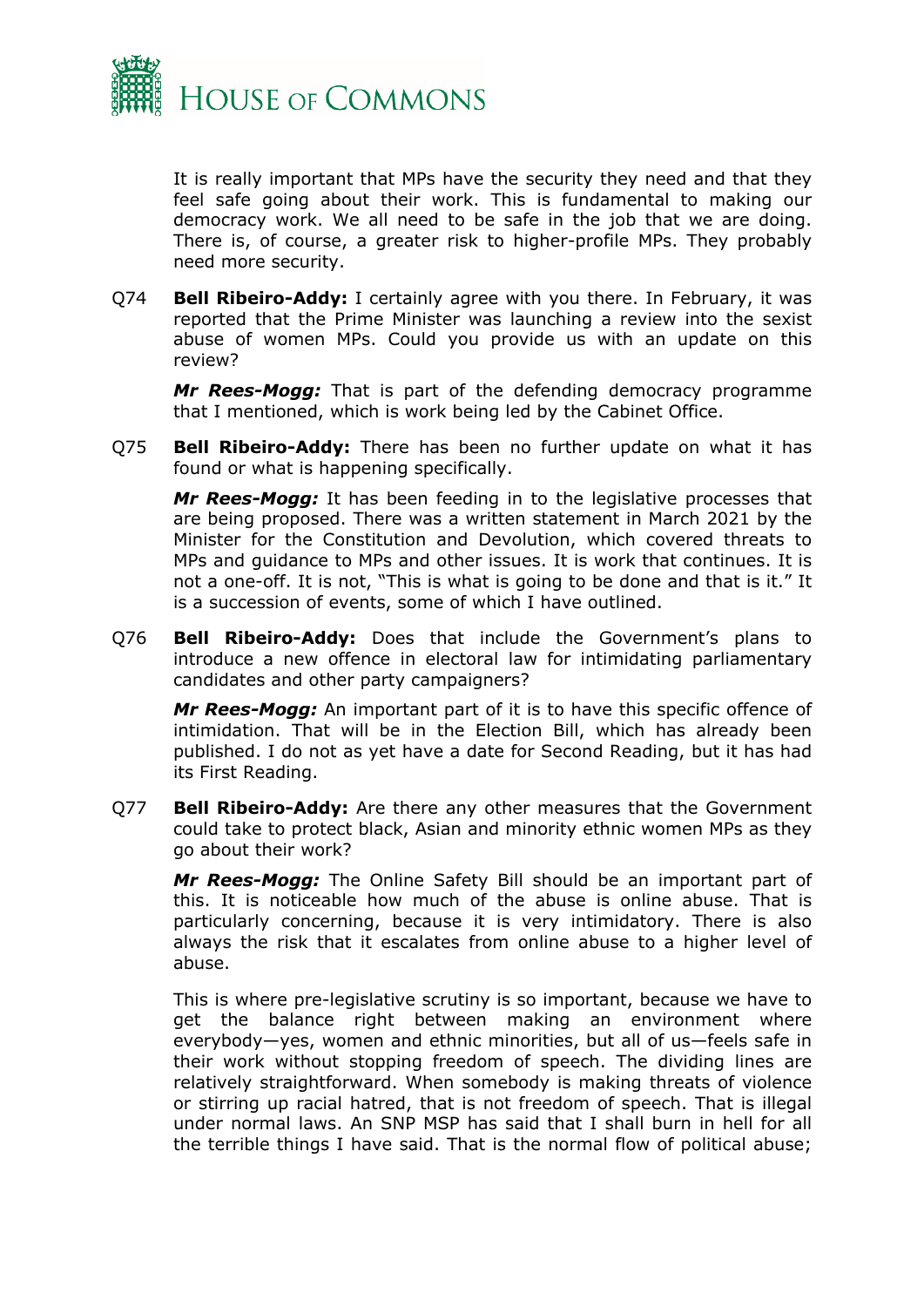

that is not threatening violence. Therefore, the balance is relatively straightforward, but it is crucial to get it right.

We do not want to undermine freedom of speech, but, at the same time, we have to protect people and make them feel comfortable in the work they are doing. We have a duty of care to our fellow Members of Parliament

Q78 **Chair:** Can I just follow up? You described the Prime Minister's review into the sexist abuse of women MPs as "feeding in to the legislative processes". We heard from the Chairs of the three Committees that it is you who controls the Order Paper and therefore the legislative processes. Can you envisage a scenario in the not-too-distant future where this review indeed ends up with legislation?

*Mr Rees-Mogg:* You are already beginning to see the fruits of that legislation. The Online Safety Bill is going to have pre-legislative scrutiny. That is really important, because it is going to be an opportunity for parliamentarians to say, "We need to improve the protections in this area." It may be that your Committee may wish to give evidence to the Joint Committee that will be examining the Bill. It is all feeding in to the Government programme.

You flatter me by saying that I have this complete control of the Government's agenda. I am the servant of others in so many ways.

Q79 **Chair:** When the Prime Minister spoke about his review into the online abuse of female MPs, the only piece of legislation that you see emanating from that is the Online Safety Bill, which is not aimed at female MPs at all but is much wider than that.

*Mr Rees-Mogg:* It is covering the whole issue of online safety. As we have just been discussing, the abuse of female and ethnic minority MPs is much greater than that of male MPs. Indeed, it is a broad and wide Bill, but it covers this specific area. That Bill is going through pre-legislative scrutiny now, so this is exactly the time for both governmental programmes and thoughts and other people's thoughts to be fed into it. That is the virtue, as you know, of pre-legislative scrutiny. It is very important. The focus of what it does and who it helps will in reality be, inevitably, those who are most at risk from online abuse. It will make much less difference to those who do not get online abuse.

Q80 **Chair:** Can I just very quickly follow up on that? We heard from Chris Bryant and Charles Walker about not online abuse but the verbal intimidation and harassment of Kim Leadbeater, the newest Member of the House, in the seat where her sister was killed. Are the Government only concerned with the online abuse of female MPs?

*Mr Rees-Mogg:* That is the intimidation part of the Elections Bill. Intimidation in elections will be an election offence. There will be an electoral sanction against intimidation, and that is important.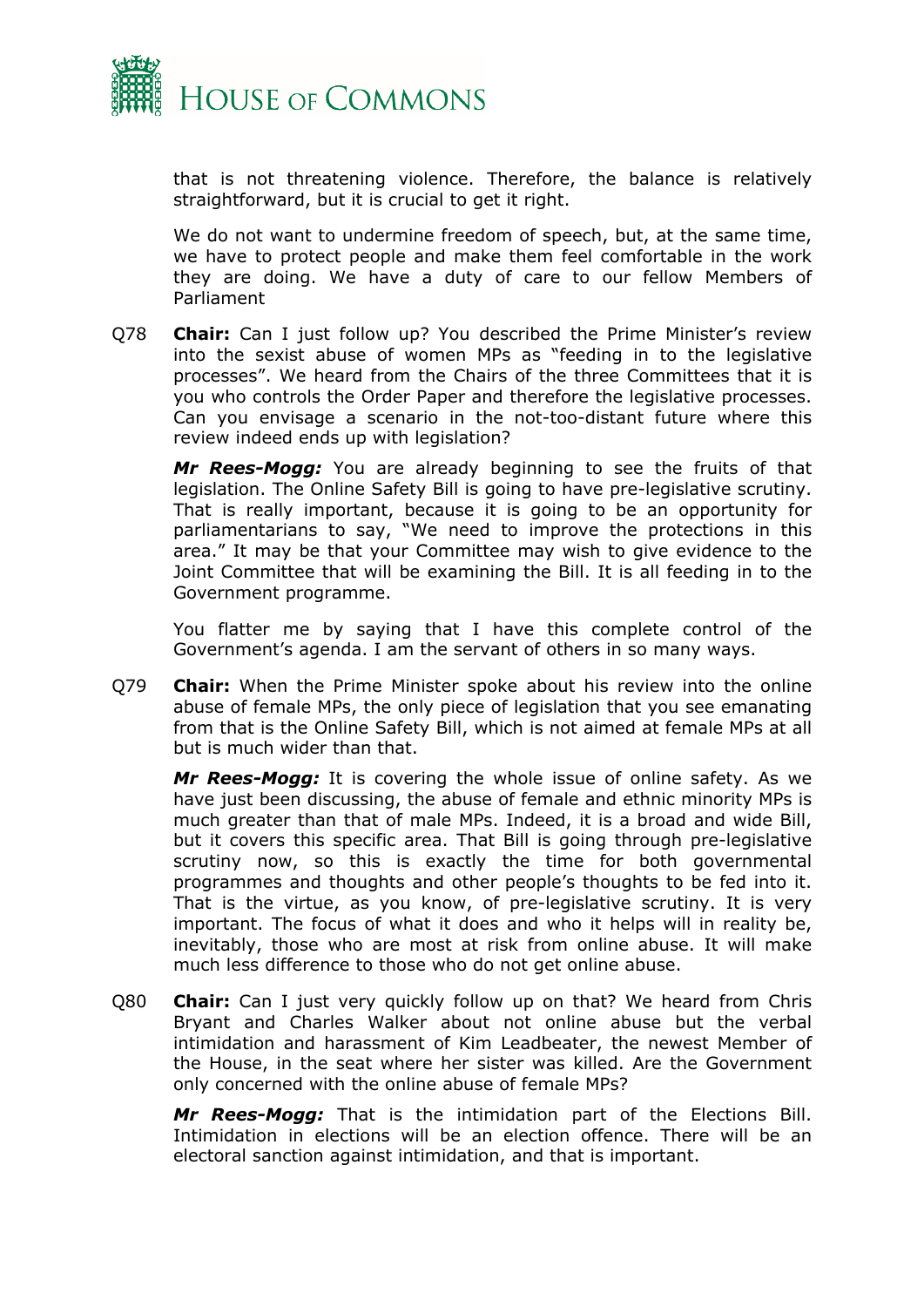

No, of course the Government are not only concerned with the online abuse of female MPs. That is where Operation Bridger, the protection and security for MPs, also ties in to this. Through your Committee, it may be useful to highlight to the MPs on your Committee and any others that there is a very considerable programme of support from the House authorities to ensure the safety of your home, the safety of your office and the safety of wherever you live in London. They can also give you advice on personal safety. They can give you a wide variety of pieces of assistance. In a public forum, I probably ought not to go into the details of what is available, but there is support. It may be that people do not know enough about this and therefore have not all taken it up. It needs people like me to advertise it a bit more.

Q81 **Alex Davies-Jones:** I would like to use this opportunity today to ask the Leader of the House about the return of the Member of Parliament for Delyn, Rob Roberts, to the estate today. Leader, you mentioned that you have a duty of care to MPs, but we also have a duty of care to all staff working on the parliamentary estate. I would be interested to know specifically what steps the Leader of the House feels are appropriate for the House, Parliament or him to take before, at or after the return to the estate of an MP who has been found by the Independent Complaints and Grievance Scheme to have harassed, bullied or otherwise mistreated staff?

*Mr Rees-Mogg:* Yes, there are two parts to that. One is in relation to the House staff and the people who do not work directly for a Member in this circumstance, and then there are the Member's own staff. With the first category, there have been discussions with senior figures within Parliament about what issues need to be faced. It is harder with an MP's own staff, because they are directly employed by the Member of Parliament; they are not employed by anybody else. Therefore, you need to try to think about what can be done to provide additional protections.

It is a little unfair to talk about an individual specific case. I ought to stick to generalities. It is obviously a matter of concern to the House authorities to protect people who may have concerns.

Q82 **Alex Davies-Jones:** In instances like this case, are there risk assessments and management plans in place for the return of MPs who have been found by the Independent Complaints and Grievance Scheme to have harassed, bullied or otherwise mistreated staff?

*Mr Rees-Mogg:* The House authorities have a responsibility for the House staff. That is something that has been discussed with the House authorities. They consider what is necessary. That is really a matter for the Commission rather than for me as Leader.

Q83 **Alex Davies-Jones:** As the Leader of the House, are you aware of any risk assessments or management plans that have been put in place for the return of—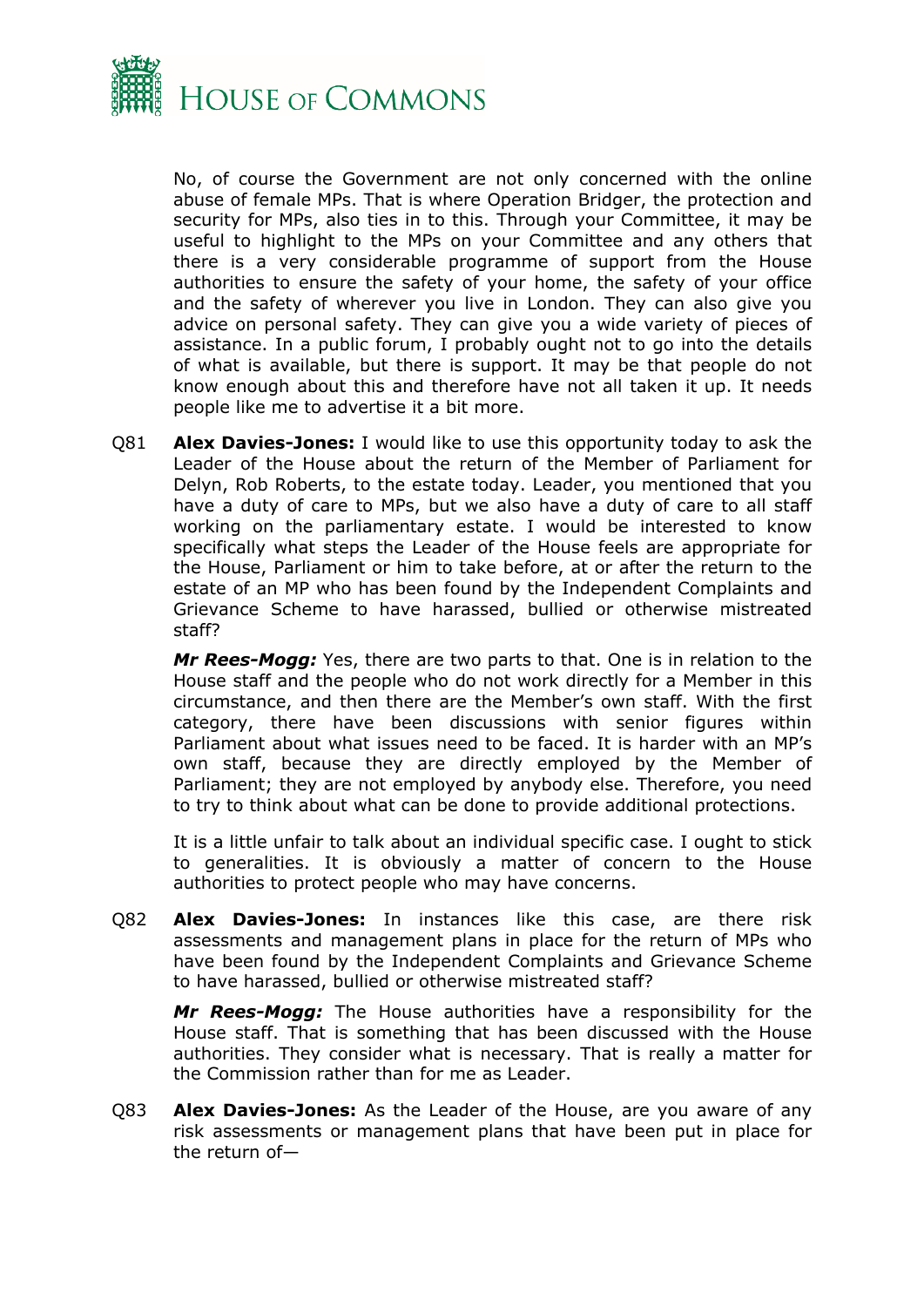

*Mr Rees-Mogg:* I know that the management is considering this very seriously.

Q84 **Alex Davies-Jones:** With all due respect, Leader of the House, the Member returned to the estate today, so it is a bit late if these measures have not been put in place already.

*Mr Rees-Mogg:* I am aware of that, but you are asking me to say what has been done on areas that are not my responsibility. The rules for House staff are a matter for the Commission. I am a member of the Commission, but I do not have that particular responsibility. The accounting officer, and therefore the legally responsible person, is the Clerk. These are matters that you may wish to raise with him, but it would not be right of me to answer on his behalf.

Q85 **Alex Davies-Jones:** Thank you; I appreciate your honesty there. Moving on, I would be really keen to find out what your assessment is of the recent locum MP pilot that the Member for Walthamstow participated in. Is there scope for that pilot to be developed in the future?

*Mr Rees-Mogg:* Yes. The idea of having a locum who can operate for the Member of Parliament in the constituency is a very good one. It worked well in the pilot, and IPSA has now confirmed that there will be future funding. It is really important to ensure that our constituents continue to be represented.

Q86 **Alex Davies-Jones:** What are your thoughts about the fairness of the Ministerial and other Maternity Allowances Act 2021? It is important to support maternity leave, but surely the same courtesy should be granted for backbench MPs as well as Ministers.

*Mr Rees-Mogg:* Backbench MPs can take a leave of absence for maternity and paternity leave and will continue to be paid during that period. That is similar to what is being done for ministerial leave.

Q87 **Alex Davies-Jones:** We have heard evidence that recent reforms to support parent MPs are not sufficient to ensure that the House is a modern workplace for parent MPs. What more can the Government and the House authorities do to support parent MPs?

*Mr Rees-Mogg:* Parent MPs do have considerable support. There is a nursery facility available. Leave can be taken, and it is fully paid leave unlike in other areas, where statutory maternity pay may kick in, that does not apply to Members of Parliament. IPSA has come forward with support for people who are on maternity leave, as you mentioned earlier, with the idea of a locum. There is a considerable amount of support available. What else do you think would be useful? Everyone is very open to proposals that would make Parliament a more friendly environment to parents.

Q88 **Alex Davies-Jones:** I am glad you have asked that question, because one of the things that has shown to be most useful is the hybrid working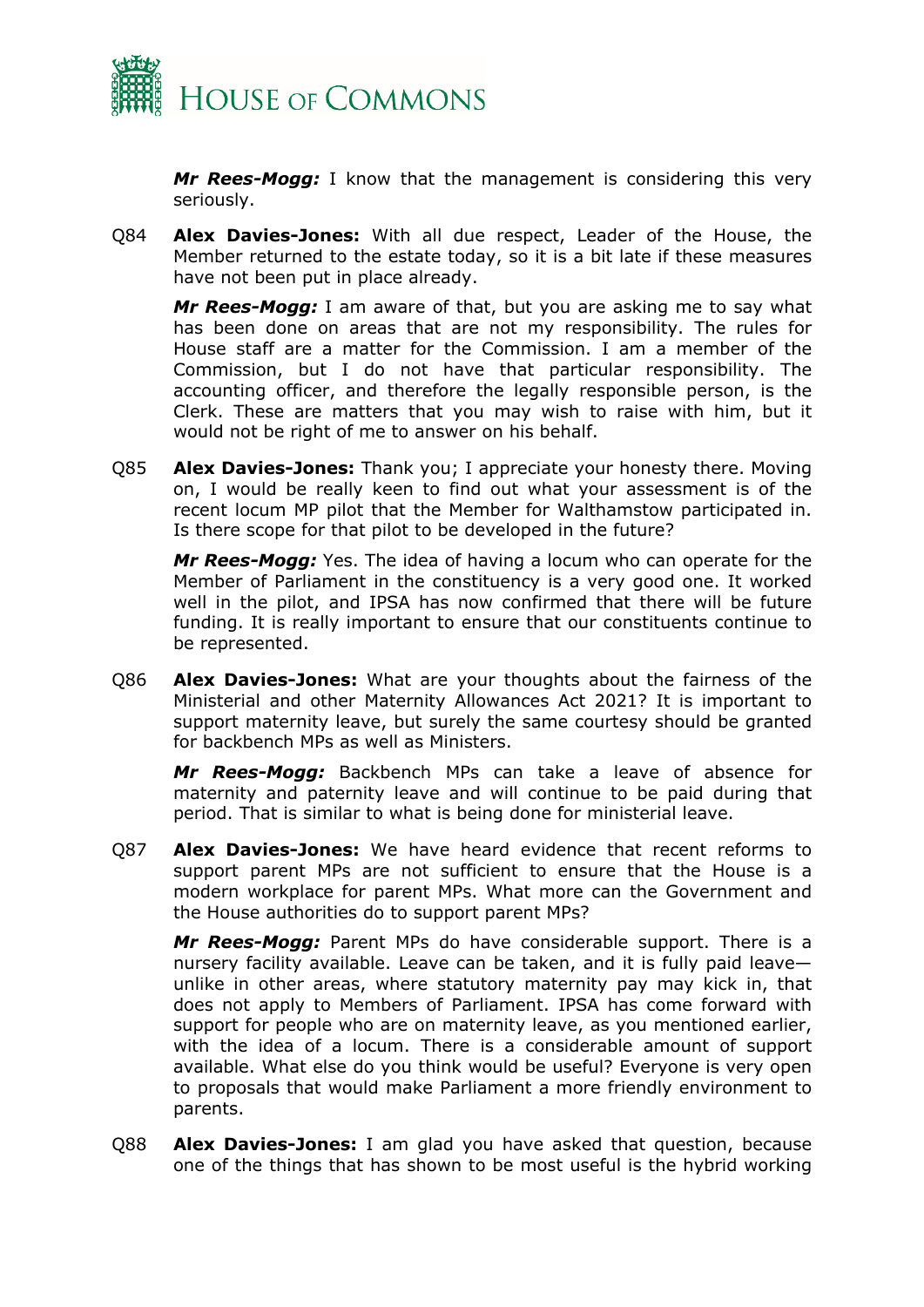

arrangements during the pandemic in terms of the effect that has had not just on gender sensitivity but on parent MPs. Will the positive impacts of this hybrid working arrangement be retained post pandemic?

*Mr Rees-Mogg:* This becomes a matter of balance about how you best run a democracy and how constituents are best represented. I think that constituents are best represented face to face. There is an important part of the role that requires meeting people, talking to people, seeing people and having genuine debates rather than speeches read into the record.

The Government have not been effectively scrutinised during the hybrid proceedings. It has been better than nothing, but it has made the role of Government Ministers much easier because the level of scrutiny has been less. It is really important that we remember why we are fundamentally here. We are fundamentally here to represent our constituents, to seek redress of grievances, to hold the Government to account and to legislate. We must never lose sight of that.

Q89 **Alex Davies-Jones:** Based on that answer, is it the assumption that there no hybrid working will be retained post pandemic to help not just parent MPs but MPs with caring responsibilities, for example?

*Mr Rees-Mogg:* MPs have a job of work to do. They are expected to be in Westminster for three and a half days a week for 35 weeks of the year. They have a really important job to represent their constituents and to be physically present to do that. Within that, the role should be supported as well as possible. As we have discussed, a number of steps have already been taken to do that.

Proxy voting has been made permanent by the House for maternity and paternity leave. That seems to me to be a very reasonable step to have taken. When people are not on formal leave, like people in other jobs up and down the country, they will need to come in to their place of work. That is not unreasonable.

Q90 **Alex Davies-Jones:** Has an equality impact assessment on the decision to end hybrid proceedings been carried out, to your knowledge?

*Mr Rees-Mogg:* That would not be relevant, because we are simply returning to the status quo.

Q91 **Chair:** Can I just ask a quick question on practical measures that could help parents? Has any consideration been given to installing parent parking spaces, either in Speakers Court or elsewhere, so that they would not have to navigate those stairs down to the car park with a buggy or a toddler?

*Mr Rees-Mogg:* Let me let you in to a little secret. A Member of Parliament can park anywhere on the parliamentary estate.

Q92 **Chair:** Is it adequate for that to be a little secret? Should it be made apparent to Members with childcare responsibilities? They could park in designated bays, perhaps, for parents and children.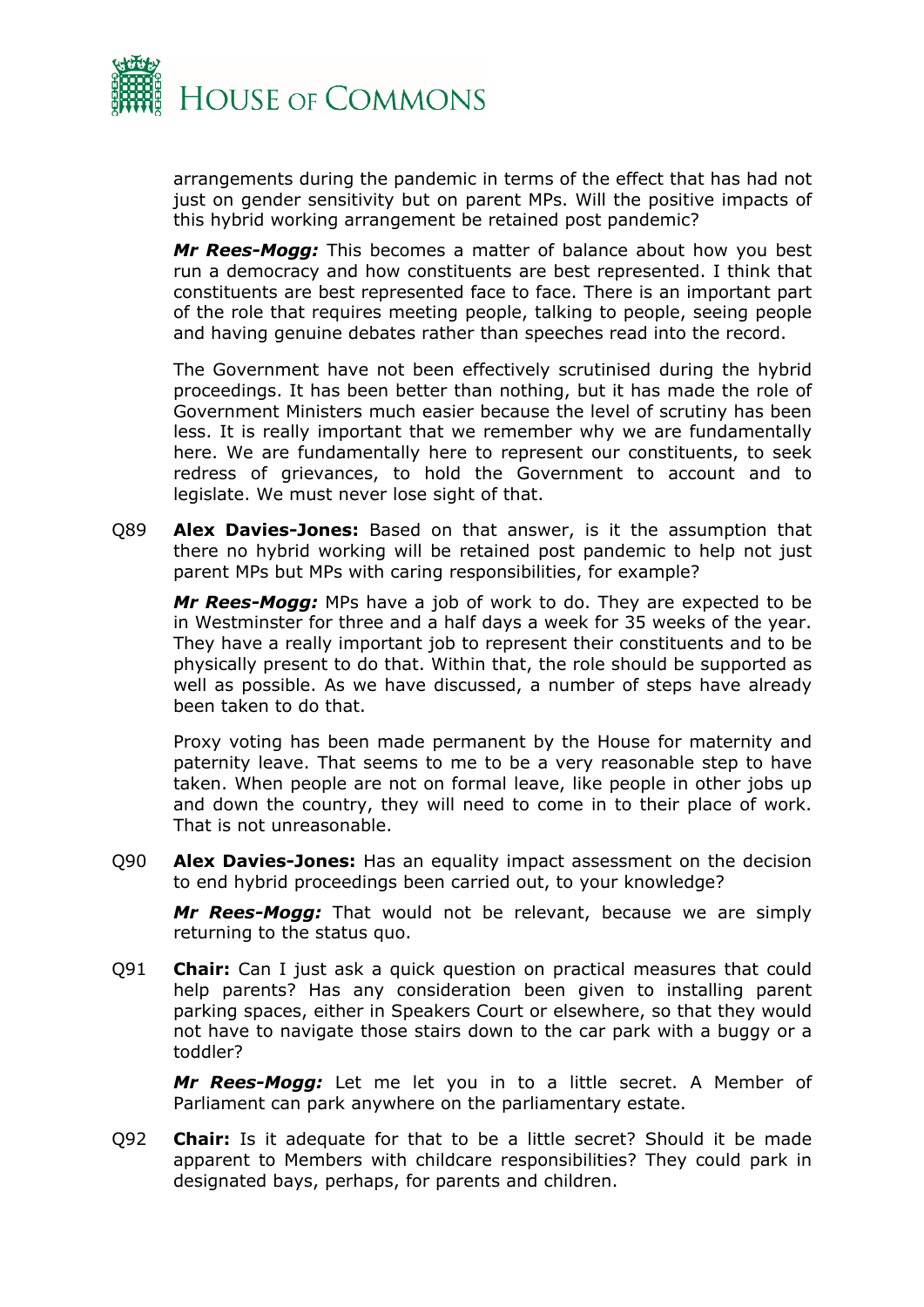

*Mr Rees-Mogg:* You can park wherever you like. It is not reserved for ministerial limos.

Q93 **Chair:** Should that be made known to Members?

*Mr Rees-Mogg:* Ask. You have asked, and I have told you. Sometimes MPs forget that Parliament is here for them. When you drive in to the parliamentary estate, you can park your car. By and large, if I am going to be moving my car fairly soon, I park wherever is most convenient. If I am going to be leaving it for a day or so, I put it in the car park. This is not because I am Leader of the House. There are no traffic wardens in the Palace of Westminster. There is nobody to tell you where you are allowed or not allowed to park. You are a Member of Parliament. You have right of access, and convenient access, to the Palace of Westminster. I do not know why people have applied these rules to themselves, because they do not exist.

Q94 **Chair:** Disabled members have designated parking bays. Should there be designated bays for parents?

*Mr Rees-Mogg:* There are lots of bays. I have brought my children into Parliament on a number of occasions, and I have just parked conveniently and gotten out. I would not have dreamt of taking them down to the car park.

Q95 **Kate Osborne:** Before I move on to my section, can I just ask you one question regarding parent MPs under the current section we have been looking at? Last night, I was looking at the recess dates that we have for September and October. The three-week recess for the conference season ends with Parliament returning on the day that schools are due to break up.

How does this fits in with supporting parent MPs, particularly women, who often have caring responsibility? Would it not be more parent MP-friendly to align these periods or indeed other recess periods in a similar way, so that parent MPs can spend time with their children even if it means taking them to conferences, as I have done before entering this place? Are these things considered when setting recess dates?

*Mr Rees-Mogg:* As I am a father of six, all of school age from September—the youngest will go to school in September—I have a personal and vested interest in recesses coinciding with school holidays. The recesses do normally coincide with half term in the period before Easter and the period around Whitsun.

The difficulty in October is the requirements of party conferences. There are competing requirements to facilitate the party conferences and, now that the SNP are the third party, to try to facilitate the SNP in the normal week of their conference, though this year it has actually been changed. It is not as easy as it sounds, because, as you know, Scottish school holidays are different from English school holidays. We are a United Kingdom Parliament, so we ought to try to facilitate everybody. Yes, it is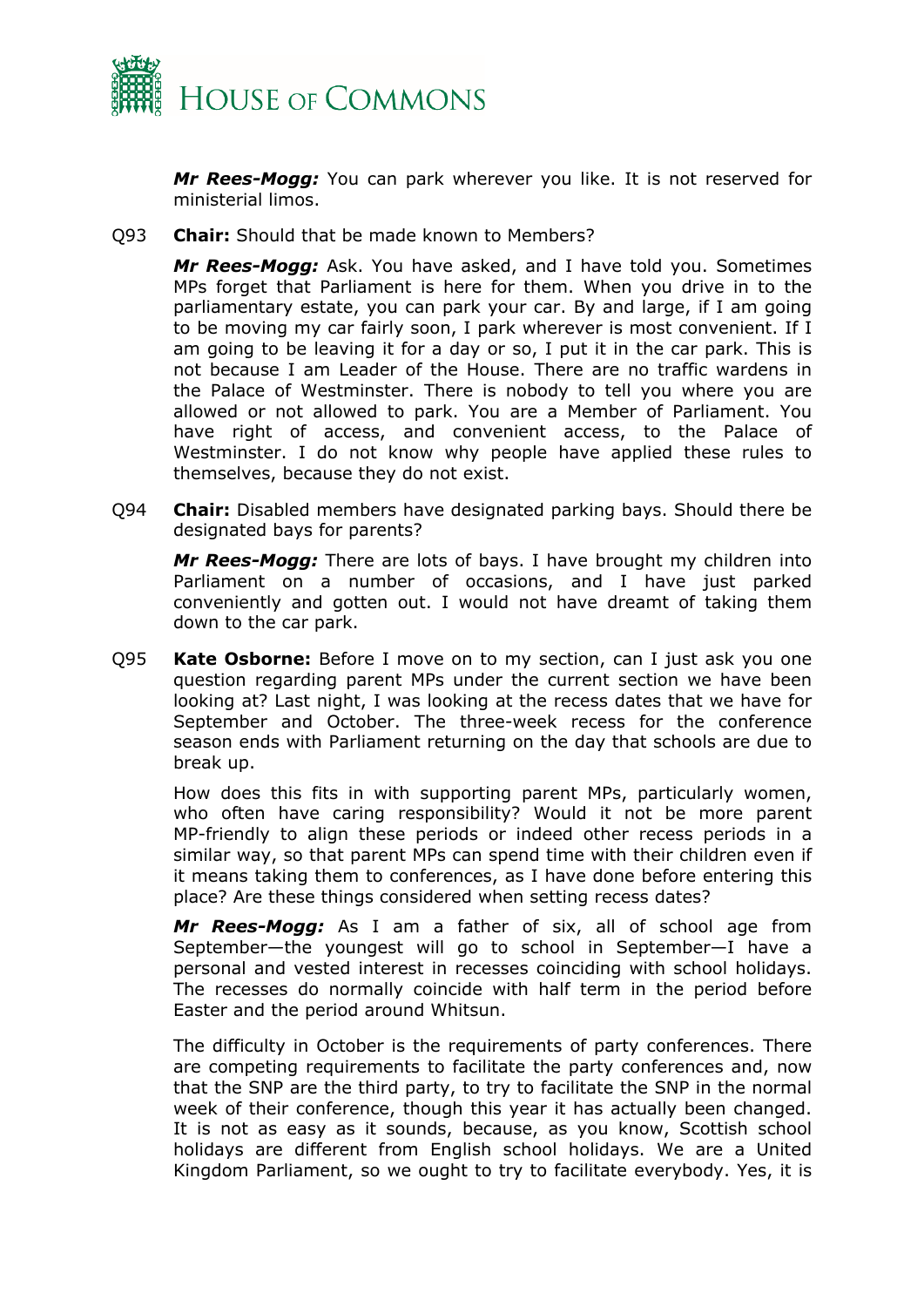

very much taken into account, but it is not always possible to do everything.

Q96 **Kate Osborne:** Witnesses at our last evidence session described the huge progress that has been made on culture and behaviour, particularly since the Laura Cox report and the establishment of the Independent Complaints and Grievance Scheme. What is your assessment on progress on changing cultures and behaviour in the House, please?

*Mr Rees-Mogg:* It is of fundamental importance. It is a reflection of where society is but also where Parliament ought to be. Parliament ought to be a workplace that is safe for everybody and it should have a culture of good manners and civility. This is really important.

In terms of the ICGS, we had the review by Alison Stanley and some specific recommendations made after 18 months. We have had the beginnings of a flow of reports from the ICGS and the IEP. I am very impressed by the standard of the people we have appointed to the IEP. My view is that confidence will build as we see the system working, and behaviour and culture will progressively change as people see the consequences of not changing their behaviour and as culture becomes inbuilt within us, as people think, "This is the way that people behave in Parliament", and that MPs do not behave in an entitled, bruising or aggressive way to the people they are working with.

This is of fundamental importance. It is important in all working environments, but most particularly in Parliament, where we represent the nation. When things go wrong, this is an embarrassment for the whole nation; it is not just an embarrassment for Parliament.

Q97 **Kate Osborne:** In terms of addressing negative cultures, what are the Government, and indeed your party, doing to address negative cultures and behaviours in the House?

*Mr Rees-Mogg:* To some extent, they are trying to lead by example and showing people how behaviour ought to be conducted. It is about ensuring that the standards are well known, and it is about norms of behaviour becoming socialised. The key in this is that it is culture change, and that requires people, when they come into Parliament, to realise that this is how Parliament operates and that this is the way of behaving that they must fit in with. From the Prime Minister down, the Government are very committed to this.

Q98 **Kate Osborne:** My next question links in with what Alex was asking earlier. Trade unions in Parliament have proposed that it should be possible for an MP under investigation for sexual misconduct to be excluded from the parliamentary estate, similar to other workplaces. Should it continue to be a voluntary matter for the parties or Members themselves, or is a rule change necessary?

*Mr Rees-Mogg:* It would require a change in the law. It would require statute to stop Members of Parliament coming on to the parliamentary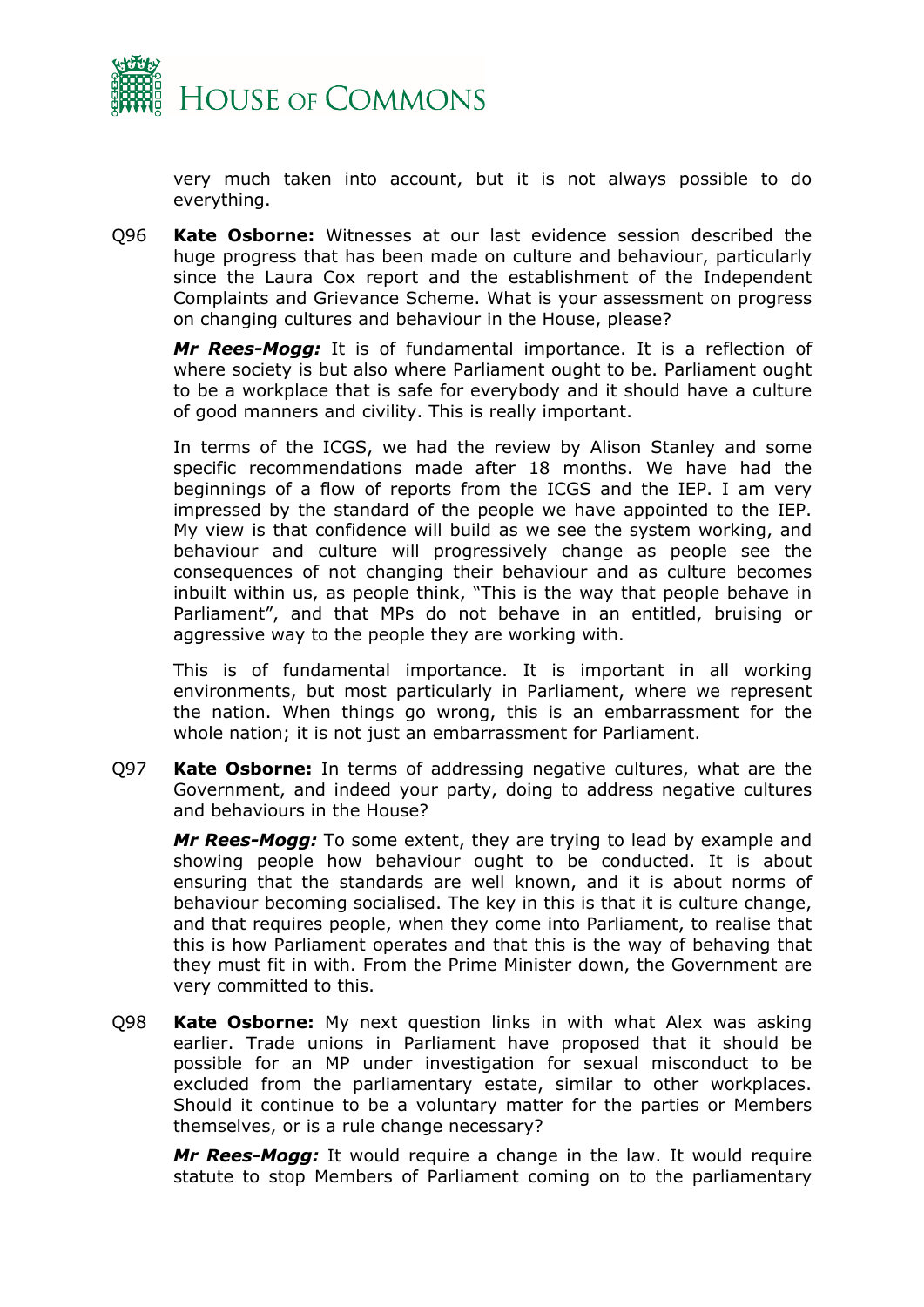

estate. It is of fundamental constitutional importance that MPs are able to come in and represent their constituents. MPs are not employees of Parliament; they are office-holders, and therefore they are not in the same position as if they are working for HSBC.

We also have a strong principle in this country of people being innocent until proved guilty. That is one of our great constitutional strengths, and one of the great strengths of the rule of law in this country. Somebody who is under investigation is at that point innocent, and once you start saying which MP may or may not attend Parliament, you are entering quite tricky ground, because you may find that there is a Parliament where there is no overall majority, and one vote could determine whether that Government stayed in office or fell. You would not want somebody excluded because of a charge that then turned out to be incorrect.

I see the difficulties and I am not unsympathetic to what the unions are requesting, but you have to think through the constitutional implications of this and the implications not just in a circumstance where there is a majority of 80 and one or two Members not turning up does not particularly matter, but where we were in the last Parliament, where one or two Members not turning up could change the course of the nation's history.

Q99 **Kate Osborne:** I understand the constitutional issues, but should that right of access continue regardless of whether there could be harm to another, or indeed more than one person?

*Mr Rees-Mogg:* The right is very strong, but it is not absolute. The right dates back to 1340. One of the oldest rights we have as Members of Parliament is to attend Parliament. If the alleged crime was of such seriousness that the Member of Parliament were held on remand, the right of attendance would be overtaken by the being held on remand. If in the view of the police and the magistrate's court it was an offence worthy of remand, that protection would be there.

If it is a bailable offence, then of course, the courts can set bail conditions. They are entitled to do that. If it is at the investigative stage, that is a fairly early stage, and at that point, you have to put great weight on the assumption of innocent until proved guilty.

Q100 **Kate Osborne:** If workplaces have protective measures that are not about pre-judging the outcome, does this mean that there are lower standards of protection in Parliament?

*Mr Rees-Mogg:* No, I do not think that is right. The constitutional role of Parliament is simply different, and the fundamental right of MPs to attend Parliament is very important constitutionally. Bear in mind that MPs do not have these rights of themselves, or for themselves. They have them because of the 70,000 people that they represent. You are suggesting that, on the basis of an allegation, 70,000 people should be unrepresented, but the allegation may not in the end be proved. The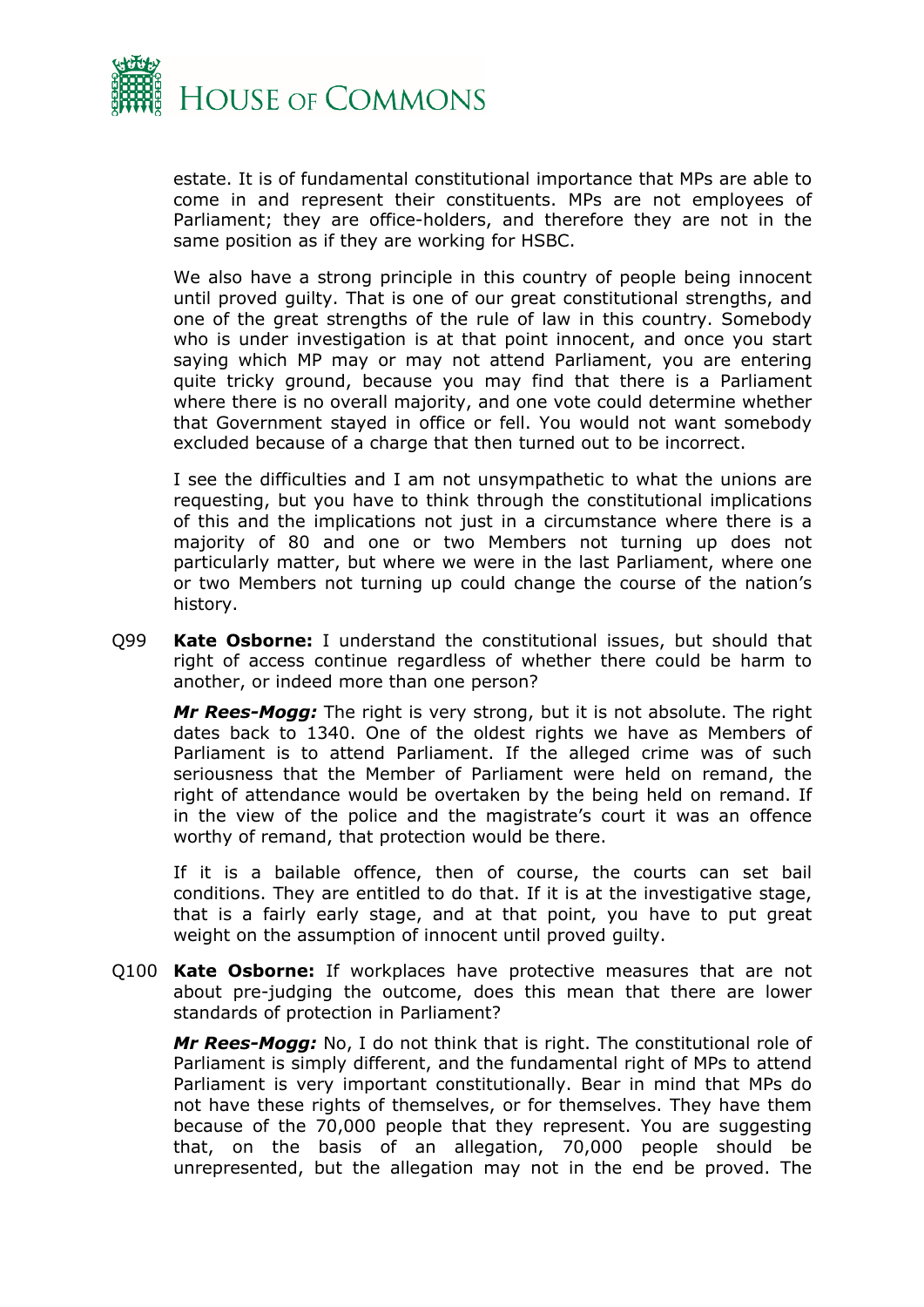

concept of innocent until proved guilty is one we should not overlook, and the need to maintain representation is equally important.

Q101 **Elliot Colburn:** Moving on to restoration and renewal, we received evidence from Dr Alexandra Meakin, who told us of her serious concern that "without political direction, the Parliamentary Works Sponsor Body will not feel able to consider how the building and facilities can support a gender-sensitive House of Commons". What are your priorities for gender sensitivity as part of the restoration and renewal programme?

*Mr Rees-Mogg:* The main activity of restoration and renewal is not remodelling the Palace of Westminster but is replacing the wiring, plumbing and central heating. That is a functional activity. It is not about changing the design or the appearance of the Palace of Westminster, which would be very difficult to do considering it is a listed building and indeed a world heritage site.

There are then issues of accessibility and disabled access. As the Chair said, there is some provision for parking for disabled Members and designated spots, but it is about much more than that. It is about ensuring that disabled visitors have easy access to the committee room floors and to the Chamber so that they can exercise their democratic rights, and also to the Central Lobby so that they can call upon their Member of Parliament.

We all know the system of lobbying, which is actually one of the glories of our democratic system: that any of our constituents can turn up, except in Covid times, go to the Central Lobby and demand to see his or her Member of Parliament, and we will, if available, turn out and speak to our constituent. That is a really important right, and that should be as easily accessible as possible for all our constituents.

Equally, arrangements need to be made for disabled Members of Parliament so that they can get around the building functionally and easily. That may require some modest modifications—new lifts and things like that—but the structure of the building is not going to be changed because that is not the aim of the R&R project.

Q102 **Elliot Colburn:** Do you see any benefit to working with external advisory groups and experts on gender equality, and indeed other equality issues, when advising the R&R programme?

*Mr Rees-Mogg:* The R&R programme has a statutory duty to consult and to explain its work. That is within the legislation that set up the sponsor body.

**Chair:** Can I take this opportunity to thank you for coming and giving evidence? If there is anything we wish to follow up on in writing, I am sure we will do. It is very much appreciated.

*Mr Rees-Mogg:* Thank you very much for having me.